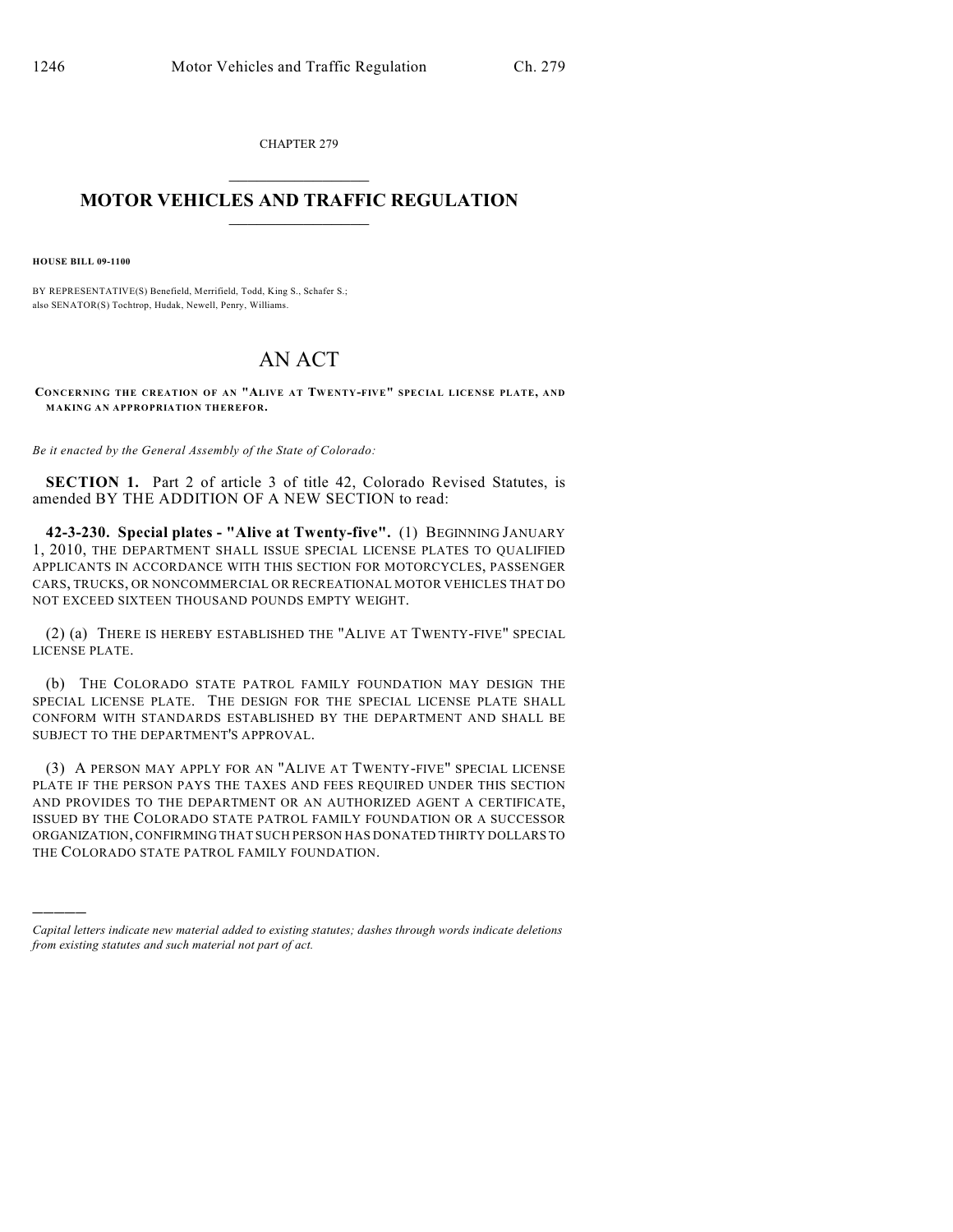(4) THE AMOUNT OF THE TAXES AND FEES FOR SPECIAL LICENSE PLATES UNDER THIS SECTION IS THE SAME AS THE AMOUNT OF THE TAXES AND FEES SPECIFIED FOR REGULAR MOTOR VEHICLE LICENSE PLATES; EXCEPT THAT THE DEPARTMENT SHALL COLLECT A ONE-TIME FEE OF TWENTY-FIVE DOLLARS FOR ISSUANCE OR REPLACEMENT OF EACH SUCH LICENSE PLATE. THE DEPARTMENT SHALL TRANSMIT THE ADDITIONAL ONE-TIME FEE TO THE STATE TREASURER, WHO SHALL CREDIT THE SAME TO THE HIGHWAY USERS TAX FUND CREATED IN SECTION 43-4-201, C.R.S.

(5) AN APPLICANT MAY APPLY FOR PERSONALIZED "ALIVE AT TWENTY-FIVE" SPECIAL LICENSE PLATES. UPON PAYMENT OF THE ADDITIONAL FEE REQUIRED BY SECTION 42-3-211 (6) (a) FOR PERSONALIZED LICENSE PLATES, THE DEPARTMENT MAY ISSUE SUCH PLATES IF THE APPLICANT COMPLIES WITH SECTION 42-3-211. IF AN APPLICANT HAS EXISTING PERSONALIZED LICENSE PLATES FOR A MOTOR VEHICLE, THE APPLICANT MAY TRANSFER THE COMBINATION OF LETTERS OR NUMBERS TO A NEW SET OF "ALIVE AT TWENTY-FIVE" SPECIAL LICENSE PLATES FOR THE VEHICLE UPON PAYMENT OF THE FEE IMPOSED BY SECTION 42-3-211 (6) AND UPON TURNING IN SUCH EXISTING PLATES TO THE DEPARTMENT. A PERSON WHO HAS OBTAINED PERSONALIZED "ALIVE AT TWENTY-FIVE" SPECIAL LICENSE PLATES UNDER THIS SUBSECTION (5) SHALL PAY THE ANNUAL FEE IMPOSED BY SECTION 42-3-211 (6) (b) FOR RENEWAL OF SUCH PERSONALIZED PLATES. THE FEES UNDER THIS SUBSECTION (5) ARE IN ADDITION TO ALL OTHER TAXES AND FEES IMPOSED FOR PERSONALIZED "ALIVE AT TWENTY-FIVE" SPECIAL LICENSE PLATES.

(6) THE "ALIVE AT TWENTY-FIVE" LICENSE PLATE SHALL BE RETIRED IF THREE THOUSAND PLATES ARE NOT ISSUED BY JULY 1, 2013.

**SECTION 2.** 42-3-312, Colorado Revised Statutes, is amended to read:

**42-3-312. Special license plate surcharge.** In addition to any other fee imposed by this article, an applicant for a special license plate created by rule in accordance with section 42-3-207, as such section existed when the plate was created, or license plates issued pursuant to sections 42-3-211 to 42-3-218 and sections 42-3-221 to 42-3-229 42-3-230 shall pay an issuance fee of twenty-five dollars; except that the fee shall not be imposed on special license plates exempted from additional fees for the issuance of a military special license plate by section  $42-3-213$  (1) (b) (II). The fee shall be transferred to the state treasurer and credited to the licensing services cash fund created in section 42-2-114.5.

**SECTION 3. Appropriation.** In addition to any other appropriation, there is hereby appropriated, out of any moneys in the license plate cash fund created in Section 42-3-301 (1) (b), Colorado Revised Statutes, not otherwise appropriated, to the department of revenue, for allocation to the division of motor vehicles, for the fiscal year beginning July 1, 2009, the sum of sixteen thousand eighty dollars (\$16,080), or so much thereof as may be necessary, for the implementation of this act.

**SECTION 4. Act subject to petition - effective date.** This act shall take effect at 12:01 a.m. on the day following the expiration of the ninety-day period after final adjournment of the general assembly that is allowed for submitting a referendum petition pursuant to article V, section 1 (3) of the state constitution, (August 5, 2009, if adjournment sine die is on May 6, 2009); except that, if a referendum petition is